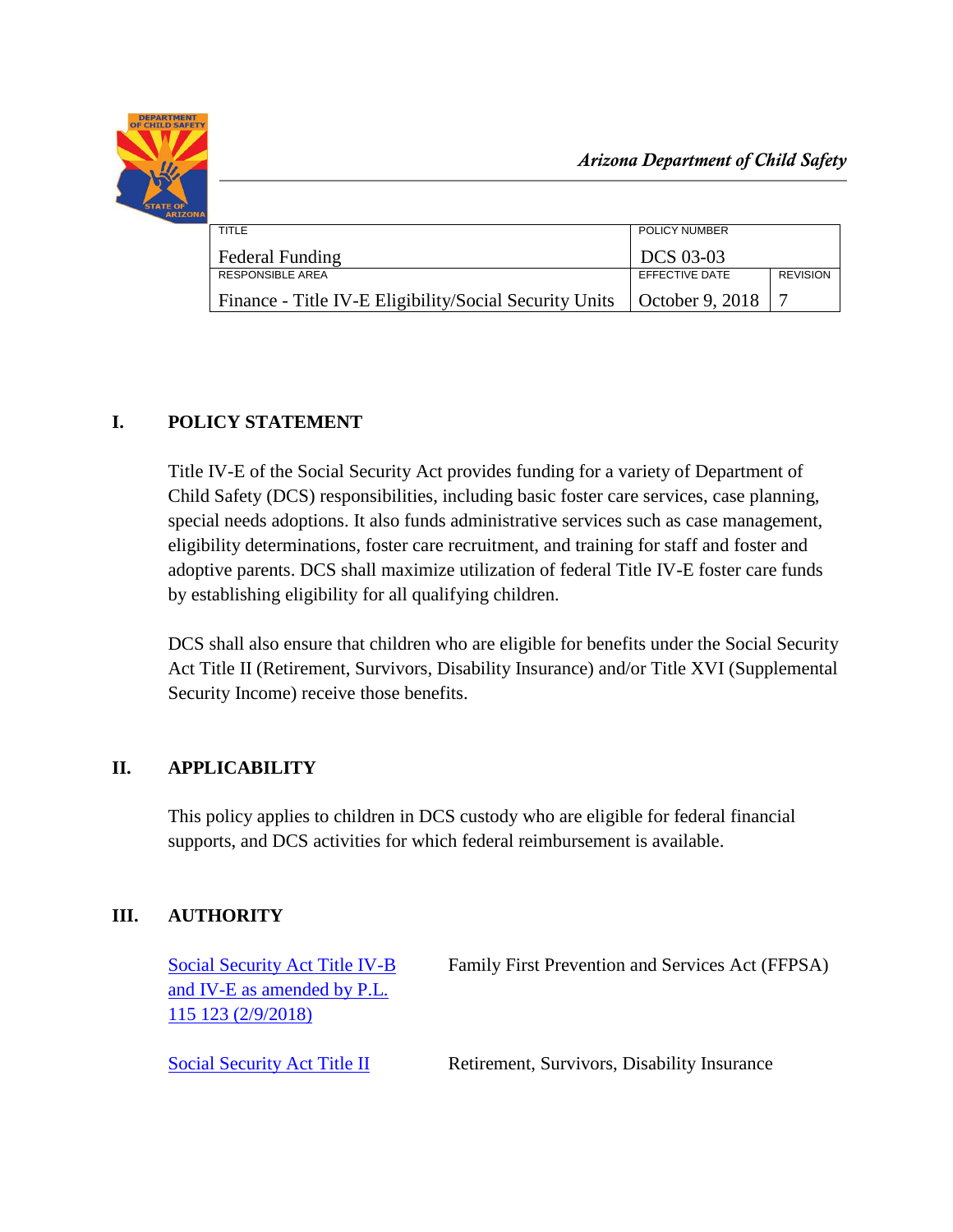| Social Security Act Title IV-E       | Federal Payments for Foster Care and Adoption<br>Assistance       |
|--------------------------------------|-------------------------------------------------------------------|
| <b>Social Security Act Title XVI</b> | Supplemental Security Income for the Aged, Blind,<br>and Disabled |

#### **IV. DEFINITIONS**

Child: An individual who is under 18 years of age or the same as a qualified young adult.

Child Care Institution: A private child care institution, or a public child care institution which accommodates no more than 25 children, which is licensed by the State in which it is situated or has been approved by the agency of the State responsible for licensing or approval of institutions of this type as meeting the standards established for the licensing.

Department: The Arizona Department of Child Safety.

Family First Prevention and Services Act (FFPSA): This federal law made a number of changes to Titles IV-B and IV-E of the Social Security Act. This Policy explains the limitations on Title IV-E foster care payments for placements that are not foster family homes.

Foster Family Home: For purposes of Titles IV-B and IV-E, a family foster home is the home of an individual or family that is licensed by the state in which is it situated, meets the state's licensing standards, has the foster child placed in the care of the individual who resides with the child and who has been licensed to be a foster parent, who is capable of adhering to reasonable and prudent parent standards, and who provides 24 hour substitute care for children placed away from their parents.

Licensed Residential Family-Based Treatment Facility: a treatment facility that provides, as part of the treatment for substance abuse, parenting skills training, parent education, and individual and family counseling; and under an organizational structure and treatment framework that involves understanding, recognizing, and responding to the effects of all types of trauma and in accordance with recognized principles of a traumainformed approach and trauma-specific interventions to address the consequences of trauma and facilitate healing.

Qualified Individual: A trained professional or licensed clinician who is qualified to conduct a QRTP assessment, is not an employee of DCS, and is not connected to or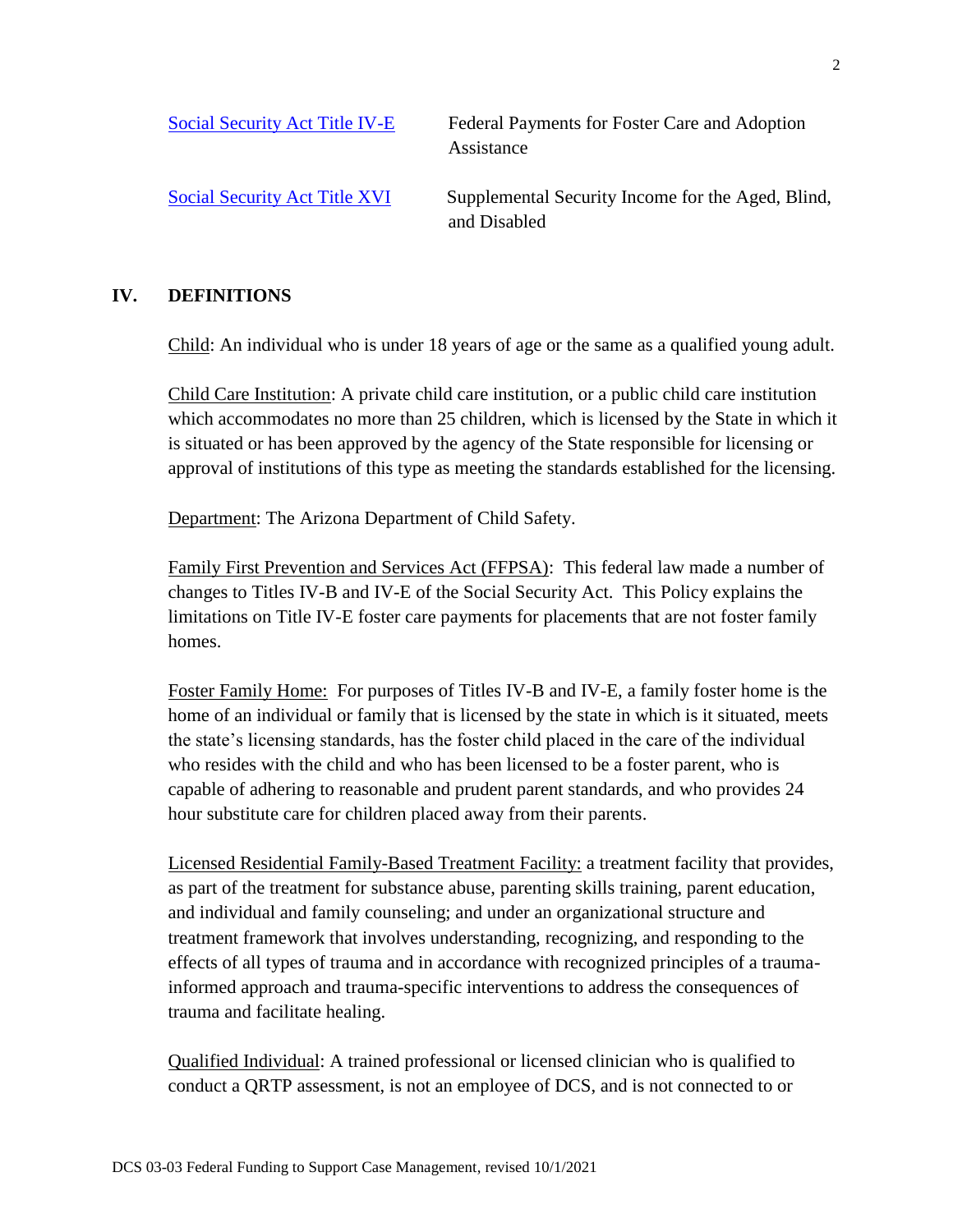affiliated with any placement setting in which children are placed by the state. For the purposes of this policy, the High Needs Case Manager will be considered a qualified individual.

Qualified Young Adult (child): An individual who has attained 18 years of age but who has not yet attained 21 years of age and meets any of the following conditions: completing secondary education or a program leading to an equivalent credential; enrolled in an institution which provides post-secondary or vocational education; participating in a program designed to promote, or remove barriers to, employment; or is incapable of doing any of the described activities due to a medical condition, which incapability is supported by regularly updated information in the case plan of the young adult.

Qualified Residential Treatment Program (QRTP): An accredited, non-foster family setting for which DCS can seek federal reimbursement under Title IV-E. It must be licensed as a child care institution in accordance with section [471\(a\) \(10\) of the Social](https://www.ssa.gov/OP_Home/ssact/title04/0471.htm)  [Security Act](https://www.ssa.gov/OP_Home/ssact/title04/0471.htm) and meet certain criteria such as having a trauma-informed treatment model and facilitating participation of family members in the child's treatment program.

Retirement, Survivors and Disability Insurance (RSDI): A federally funded program that provides benefits to retirees, disabled people, and their survivors (previously known as Old Age, Survivors and Disability Insurance [OASDI]).

Supervised Independent Living Setting: A type of non-traditionl supervised placement in which qualified young adults can live independently while in Extended Foster Care and receive case management and support services. This arrangement allows for qualified young adults to practice necessary independent living skills and achieve self-sufficiency in a supportive environment.

Supplemental Security Income (SSI): A federal income supplement program that helps meet the basic needs of individuals who have little or no income and who meet all applicable SSI eligibility criteria, as determined by the Social Security Administration.

## **V. POLICY**

- A. Title IV-E Foster Care Eligibility and Placement
	- $1<sub>1</sub>$ The Eligibility Unit shall determine and re-determine a child's IV-E eligibility based upon receipt of information from the DCS Specialists, the Juvenile Courts, and other reliable sources having documentation that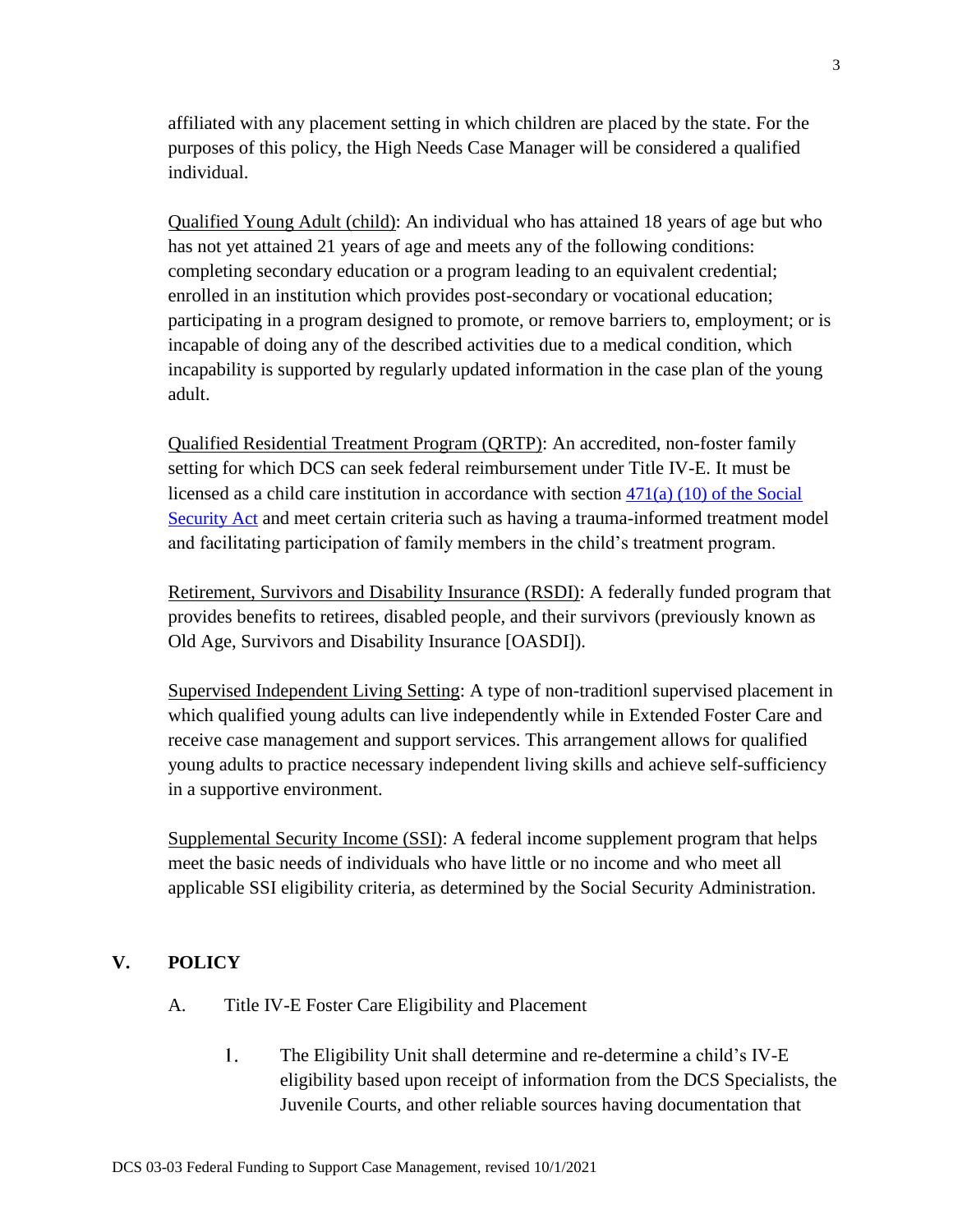satisfies IV-E eligibility requirements.

- $2.$ DCS Specialists shall provide the Eligibility Unit with information necessary to make a determination regarding a child's eligibility. The DCS Specialist shall promptly provide requested information when contacted by the Eligibility Unit.
- $3.$ A child is eligible to receive Title IV-E funds on the first day of placement or first day of the month in which all of the following Title IV-E criteria are met:
	- a. The child under the age of 18 was removed pursuant to:
		- i. a voluntary placement agreement entered into by a parent and the Department which leads to a removal of the child from the home;
		- ii. a judicial order for removal from a parent or specified relative including the following:
			- (a) a judicial finding in the first court ruling sanctioning the child's removal, that continuation in the home would be contrary to the welfare of the child, or that placement would be in the best interest, of the child; and
			- (b) a judicial finding no later than 60 days from the date of removal that reasonable efforts were made by the Department to prevent removal of the child from the home, or reasonable efforts to prevent the child's removal are not required due to aggravating or extenuating circumstances
	- b. A qualified young adult enters into a voluntary extended foster care agreement and:
		- i. a judicial finding is made within 180 days of entering into this agreement that remaining in foster care is in the best interest of the child; and
		- ii. the qualified young adult is placed in a licensed family foster home, licensed congregate care facility or a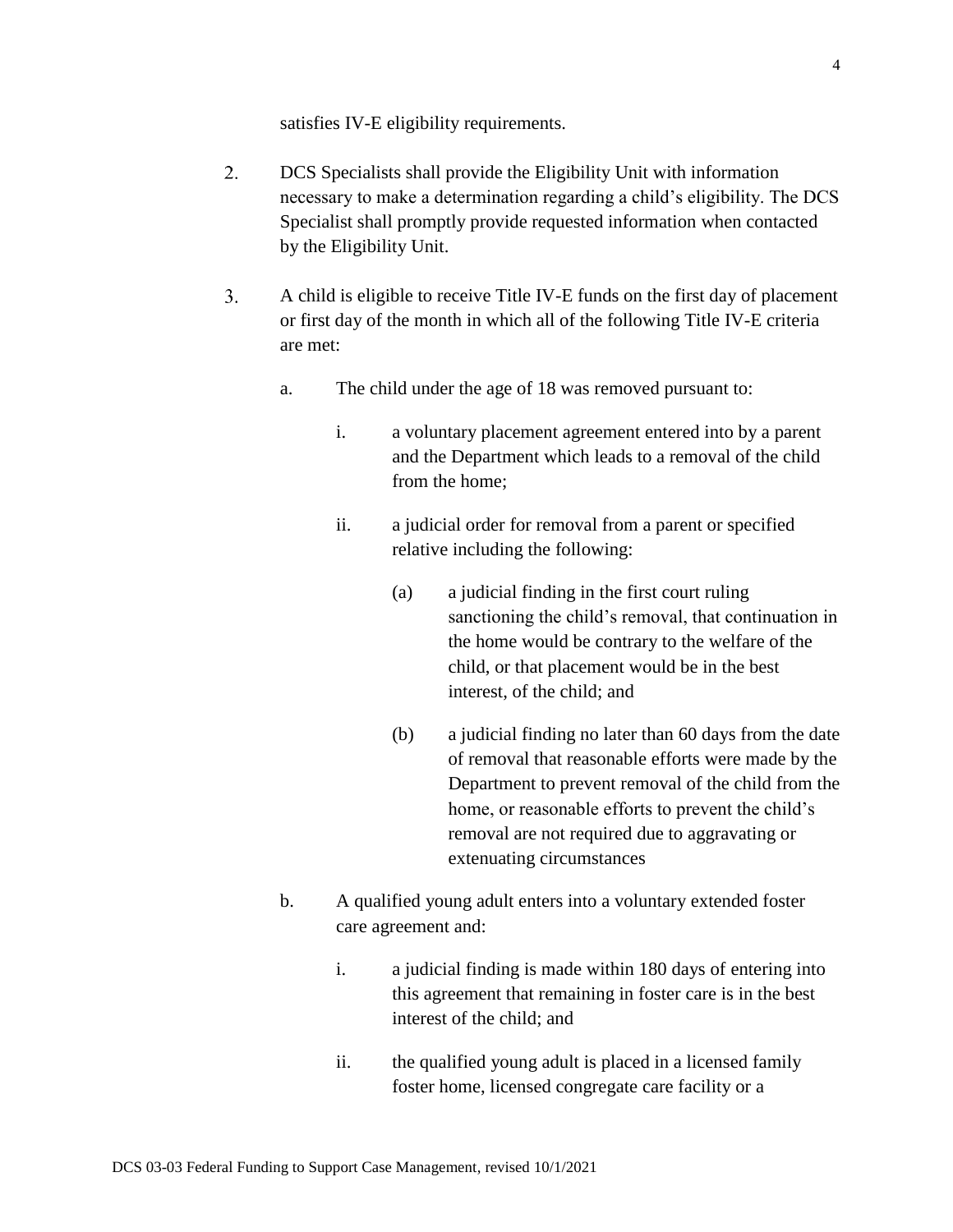supervised independent living setting.

- c. legal custody of the child was removed from a parent or specified relative with whom the child resided at the time of physical removal or within the six months preceding the physical removal;
- d. AFDC financial eligibility criteria were met according to the rules in effect on July 16, 1996 at the time of removal based on composition of the household of removal;
- e. the child is deprived of parental support (through continued absence, death or disability of a parent), based on the AFDC rules in effect on July 16, 1996;
- f. the child is a U.S. citizen or qualified alien.
- 4. For a child to maintain Title IV-E eligibility either:
	- a. during stay in foster care, if under the age of 18, there must be a judicial finding that the Department has made reasonable efforts to finalize a permanency plan for the child. This must be done within 12 months of the date the child entered foster care, and at least once every 12 months thereafter; or
	- b. if over the age of 18 and in Voluntary Extended Foster Care, a monthly visitation and semi-annual Extended Foster Care Quality Review must be completed and documented to ensure the child continues to meet Extended Foster Care eligibility.
- B. Title IV-E Eligible Foster Care Placement Settings
	- $1<sub>1</sub>$ A child who meets all Title IV-E Eligibility criteria is eligible for Title IV-E foster care maintenance payments while placed in one of the following placement settings:
		- a. A family foster home, which is the home of an individual or family that is licensed by the state in which is it situated, meets the state's licensing standards, has the foster child placed in the care of the individual who resides with the child, has been licensed to be a foster parent, who is capable of adhering to reasonable and prudent parent standards, and who provides 24 hour substitute care for children placed away from their parents.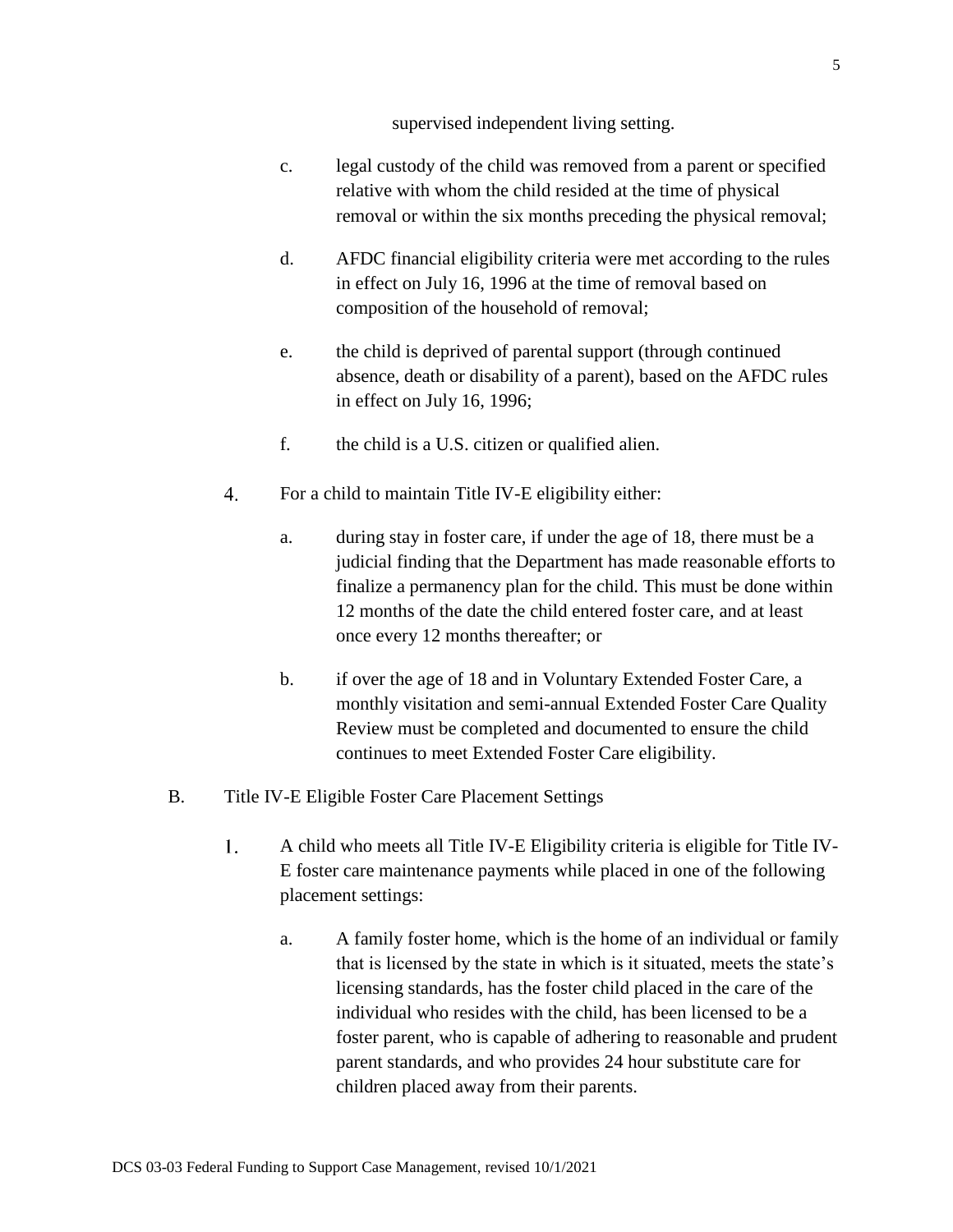- b. For the purposes of Title IV-E foster care maintenance payments for placements in a foster home that may exceed a maximum allowable number of five children, an exception to the maximum number of children in the home may be considered for any of the following reasons:
	- i. To allow a parenting youth in foster care to remain with the child of the parenting youth;
	- ii. To allow siblings to remain together;
	- iii. To allow a child with an established meaningful relationship with the family to remain with the family; or
	- iv. To allow a family with special training or skills to provide care to a child who has a severe disability.
- c. A licensed Child Care Institution (CCI) for up to two weeks.
- $2.$ After two weeks, Title IV-E foster care maintenance payments for a Title IV-E eligible child placed in a CCI are only available if that CCI is a:
	- a. qualified residential treatment program (QRTP);
	- b. setting specializing in providing prenatal, post-partum, or parenting supports for youth;
	- c. in the case of a youth who has attained 18 years of age, a supervised setting in which the youth is living independently;
	- d. a setting providing high-quality residential care and supportive services to children and youth who have been found to be, or are at risk of becoming, sex trafficking victims; or
	- e. licensed residential family-based treatment facility for substance abuse.
- $3.$ After two weeks, Title IV-E administrative costs may continue to be claimed for the duration of the period the remains in the Child Care Institution (CCI), regardless of whether the CCI meets the criteria in V.B.2 of this policy.
- C. Placing Children with a Parent Residing in a Licensed Residential, Family-Based Treatment Facility for Substance Abuse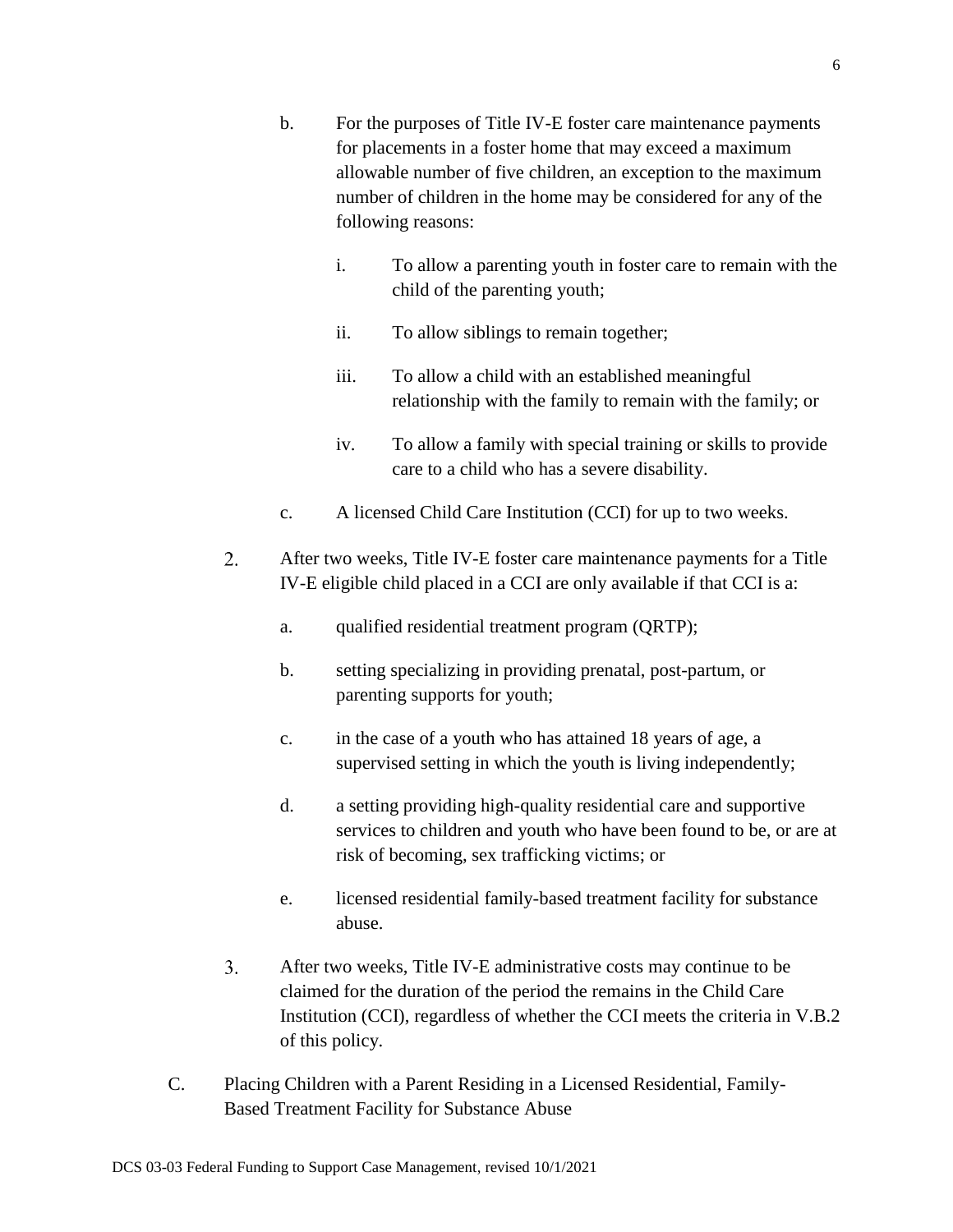- $1.$ A child may be placed with a parent(s) who is receiving substance abuse treatment in a licensed residential treatment facility.
- $2.$ Title IV-E foster care maintenance payments may be claimed for food, clothing, shelter, and daily supervision of the Title IV-E eligible child for not more than 12 months.
- $3.$ Title IV-E may also be claimed for administrative costs during the 12 month period for the administration of the Title IV-E program, which includes such things as case management when:
	- a. the recommendation for placement is specified in the child's case plan before the placement; and
	- b. the treatment facility provides, as part of the treatment for substance abuse, parenting skills parent education, and individual and family counseling under a treatment framework that involves understanding, recognizing and responding to the effects of all types of trauma and in accordance with recognized principles of a trauma-informed approach and trauma-specific interventions to address the consequences of trauma and facilitate healing.
- $4.$ A child placed with a parent in a licensed residential family-based treatment facility for substance abuse must meet all of the Title IV-E foster care eligibility requirements except for AFDC eligibility and financial criteria for the agency to claim Title IV-E foster care maintenance payments and administrative costs such as case management for up to 12 months when:
	- a. the recommendation for placement is specified in the child's case plan before the placement; and
	- b. the treatment facility provides, as part of the treatment for substance abuse, parenting skills parent education, and individual and family counseling under an organizational structure and treatment framework that involves understanding, recognizing, and responding to the effects of all types of trauma and in accordance with recognized principles of a trauma-informed approach and trauma-specific interventions to address the consequences of trauma and facilitate healing.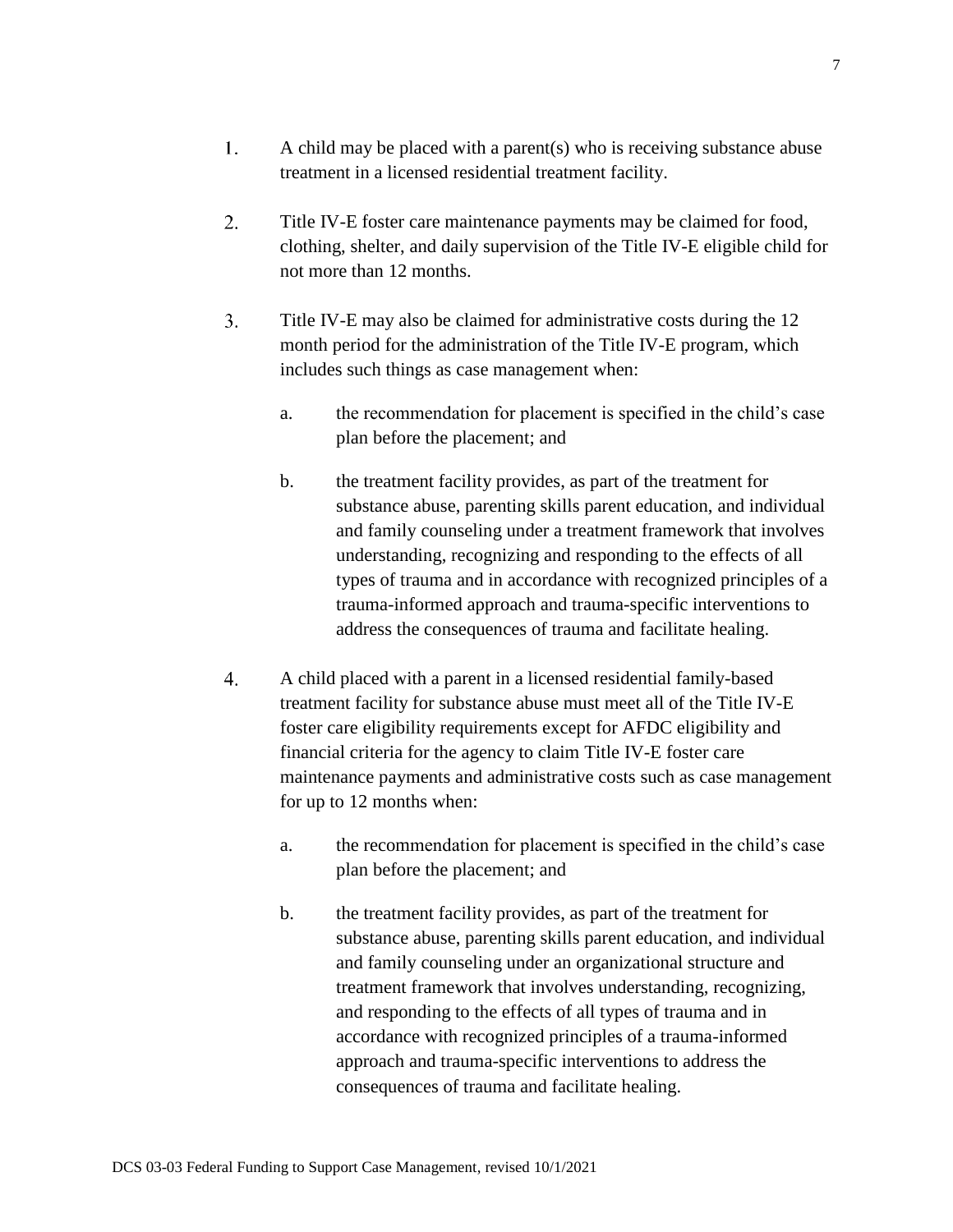- $5.$ In addition to these requirements, the Licensed Residential Family-Based Treatment Facility must be accredited by one of the following independent, not-for-profit organizations:
	- a. The Commission on Accreditation of Rehabilitation Facilities (CARF);
	- b. The Joint Commission on Accreditation of Healthcare Organizations (JCAHO);
	- c. The Council on Accreditation (COA); or
	- d. Any other independent, not-for-profit accrediting organization approved by the Secretary.
- D. Criteria for the Arizona Adoption Subsidy Program

Children are eligible for Arizona's Adoption Subsidy Program if:

- $1<sub>1</sub>$ they are in the care and custody of the Department or a licensed private child placing agency in Arizona;
- $2.$ they cannot or should not be returned to the care of their birth parents;
- $3.$ a reasonable, but unsuccessful effort has been made to place the child with appropriate parents without providing adoption subsidy unless it would not be in the best interest of the child because of such factors as the existence of significant emotional ties with prospective adoptive parents while in their care as a foster child or relative;
- $\overline{4}$ . the Department has determined that one of the following special needs exists because of which it is reasonable to conclude the child cannot be placed with adoptive parents without providing adoption assistance:
	- a. physical, mental or developmental disability;
	- b. emotional disturbance;
	- c. high risk of physical or mental disease that may result in a debilitating condition;
	- d. high risk of developmental disability that may result in a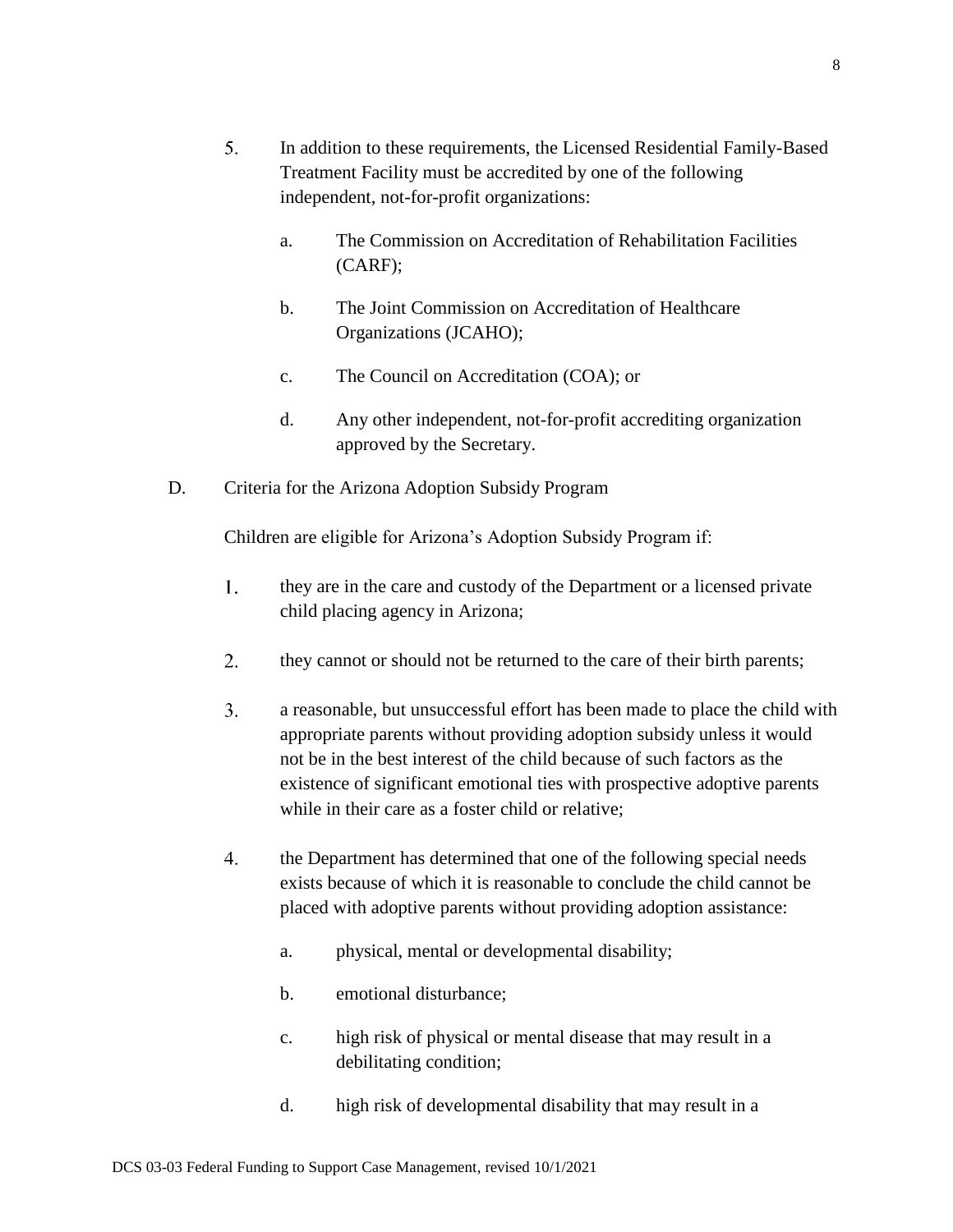debilitating condition;

- e. age six or older at the time of application for adoption subsidy;
- f. sibling relationship when such factor impedes the child's adoptive placement;
- g. racial or ethnic factors when such factors impede the child's adoptive placement; or
- h. high risk of severe emotional disturbance if removed from the care of the child's foster parent or relative as diagnosed by a psychiatrist or psychologist.
- 5. A child may remain eligible for Title IV-E adoption subsidy:
	- a. through the age 21 if the individual is enrolled in and regularly attending school unless the person has received a high school diploma or certificate of equivalency; or
	- b. through the age of 20 if the individual is adopted at the age of 16 or 17 and is:
		- i. completing secondary education or an educational program that leads to an equivalent credential or is enrolled in an institution that provides postsecondary or vocational education,
		- ii. employed at least 80 hours a month,
		- iii. participating in a program or activity that promotes employment or removed barriers to employment, or
		- iv. unable to be a full-time student or to be employed due to a documented medical condition.
- E. Title IV-E Adoption Assistance Program

Title IV-E payments cannot begin until the final decree of adoption; however, the adoption subsidy agreement must be signed prior to the final decree of adoption. There are two categories by which a child may be eligible for the title IV-E Adoption Assistance Program: as an Applicable Child or a Non-applicable Child.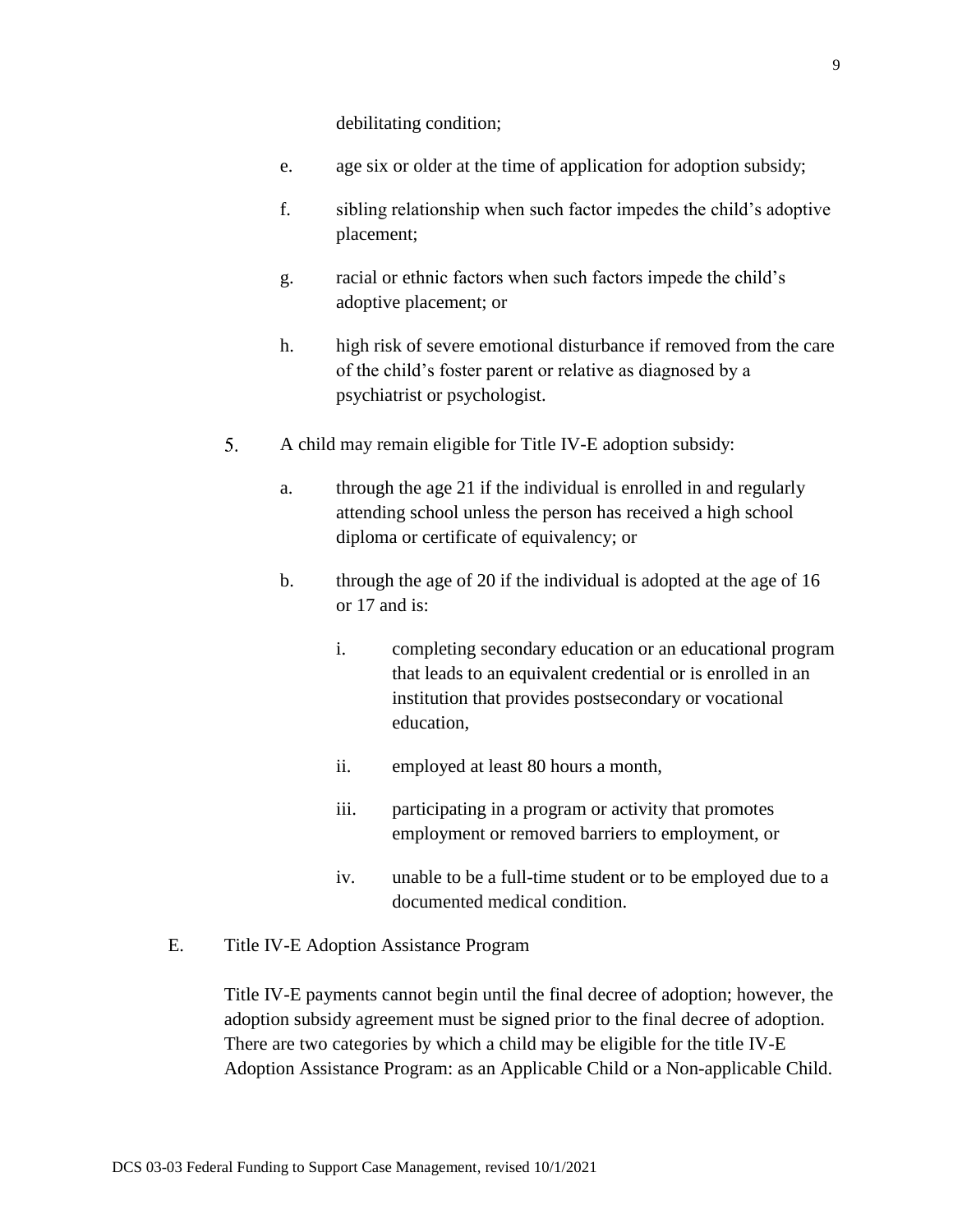- 1. Determination for Eligibility as an "Applicable Child" for Adoption Assistance (Subsidy) Payments. Effective January 1, 2018, a child is an "applicable child" if:
	- a. the child is age 2 or older, or will be age 2 or older by the last day of the federal fiscal year (September 30th) in which the adoption assistance (subsidy) agreement is executed;
	- b. the child has been in out-of-home placement for at least 60 consecutive months; or
	- c. the child is a sibling of a child who is an applicable child and will be placed in the same adoption home as their "applicable child" sibling.
- 2. Once a child has been determined to be an "applicable child," the following requirements must be met in order for the child to be eligible for title IV-E Adoption Assistance payments:
	- a. At the time of initiation of the adoption proceedings, the child was in the care of the Department or a licensed private child placement agency, and:
		- i. the child was removed from the home as a result of a judicial determination to the effect that continuation in the home would be contrary to the welfare of the child, or
		- ii. the child entered out-of-home placement through a voluntary placement agreement or voluntary relinquishment; or
	- b. the child meets all medical and disability requirements with respect to eligibility for SSI; and
	- c. all applicable children must meet the criteria for special needs:
		- i. The child cannot or should not be returned to the home of his/her parent;
		- ii. Specific factors or conditions exist which make it reasonable to conclude that the child cannot be adopted without providing title IV-E adoption assistance or title IV-E medical assistance; and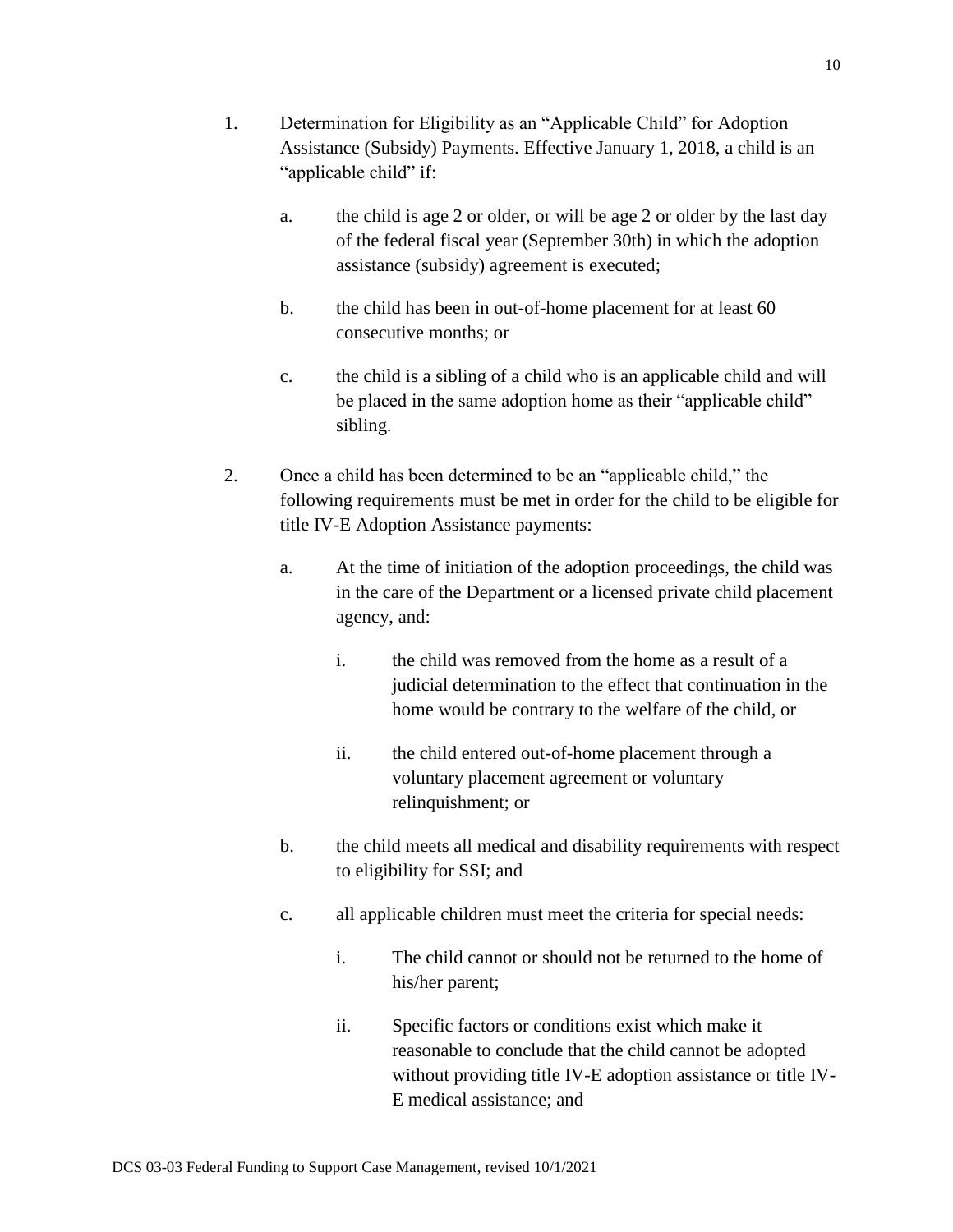- iii. State has made reasonable but unsuccessful efforts to place the child for adoption with appropriate parents without providing adoption assistance. The only exception is when it would be against the best interest of the child, including emotional ties with the prospective adoptive parent while in their care as a foster child, or adoption by a relative.
- 3. Determination for Eligibility as a "Non-Applicable Child"

Federal law specifies that a child who does not meet the criteria of an applicable child is defined as a "non-applicable child," and the following eligibility criteria must be met for title IV-E Adoption Assistance Program:

- a. The child is, or will be under age 2 by the last day of the federal fiscal year in which the adoption assistance agreement is executed for each Federal Fiscal Year until FFY 2023. (Beginning FFY 2024 there will no longer be a non-applicable category), and
- b. meets the three parts of the Special Needs Provision:
	- i. The child cannot or should not be returned to the home of his/her parent;
	- ii. There exists specific factors or conditions which makes it reasonable to conclude that the child cannot be adopted without providing title IV-E adoption assistance or title IV-E medical assistance; and
	- iii. State has made reasonable but unsuccessful efforts to place the child for adoption with appropriate parents without providing adoption assistance. The only exception is when it would be against the best interest of the child, including emotional ties with the prospective adoptive parent while in their care as a foster child, or adoption by a relative.
- 4. Once a child meets the Special Needs criteria, the non-applicable child must meet one of the pathways to eligibility:
	- a. The child's home of removal met the AFDC eligibility requirements specified for Title IV-E foster care as in effect on 7/16/1996;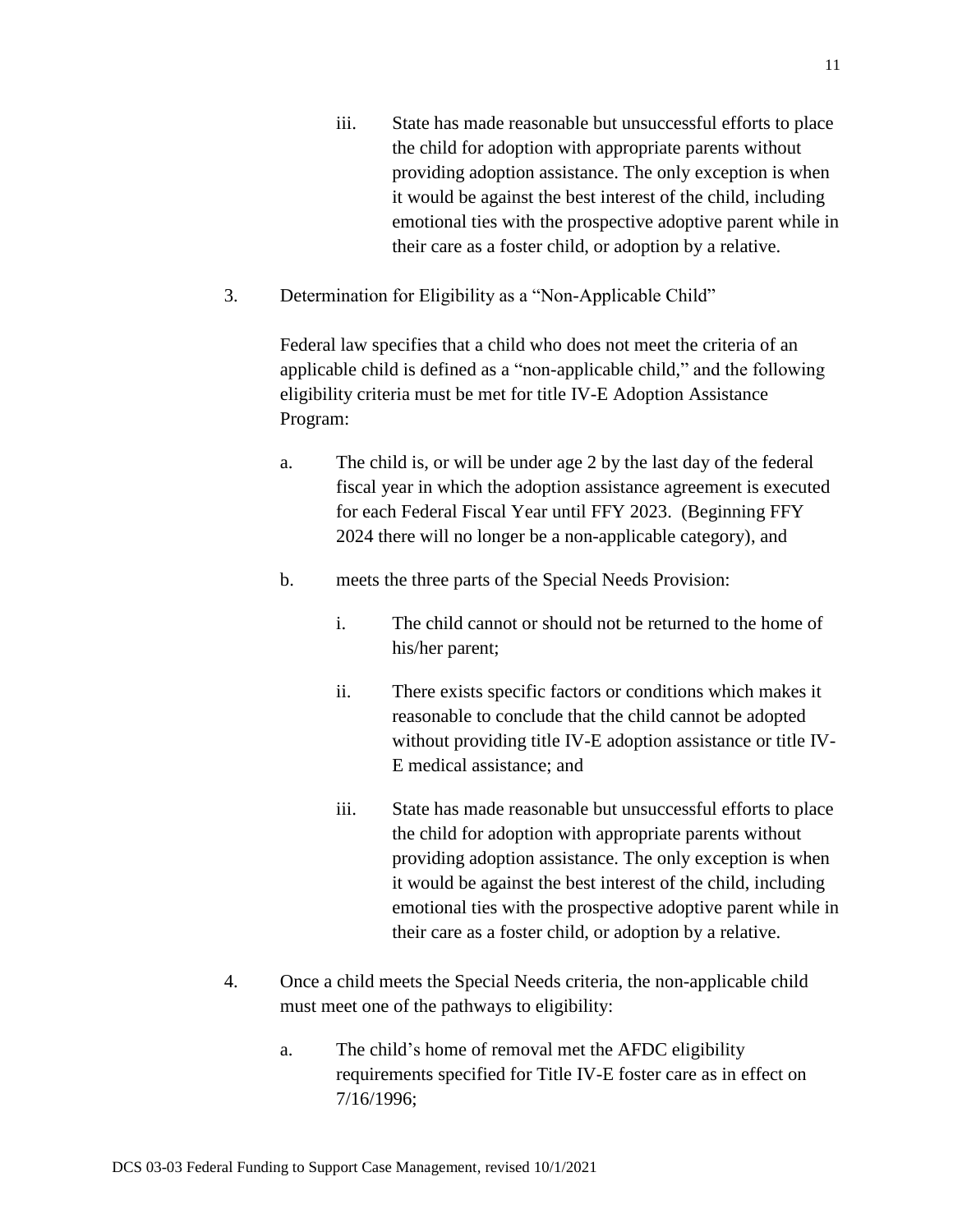- b. The child was removed from the home pursuant to a judicial determination indicating that it was contrary to the child's welfare to remain in the home;
- c. The child was removed from the home pursuant to a voluntary placement agreement, and that child received title IV-E foster care payments;
- d. The child's costs in out-of-home placement are covered by the foster care maintenance payments being made with respect to the minor parent of the child;
- e. The child was previously in a title IV-E eligible adoption which has been dissolved; or
- f. The child meets all of the requirements with respect to eligibility for Social Security Income (SSI).
- 5. DCS will return any unused funds to the Social Security Administration.

# **VI. PROCEDURE**

- A. Placement in a Qualified Residential Treatment Program
	- $1<sub>1</sub>$ In the case of any child who is placed in a qualified residential treatment program, the case plan and the case review procedures for the child must:
		- a. assess the strengths and needs of the child within 30 days of the start of each placement, using an age-appropriate, evidence-based, validated, functional assessment tool approved by the US Secretary of Health and Human Services;
		- b. determine whether the needs of the child can be met with family members or through placement in a foster family home or, if not, which setting from among the settings specified in [section](https://www.ssa.gov/OP_Home/ssact/title04/0472.htm)   $472(k)(2)$  would provide the most effective and appropriate level of care for the child in the least restrictive environment and be consistent with the short- and long-term goals for the child, as specified in the permanency plan for the child; and
		- c. develop a list of child-specific short- and long-term mental and behavioral health goals.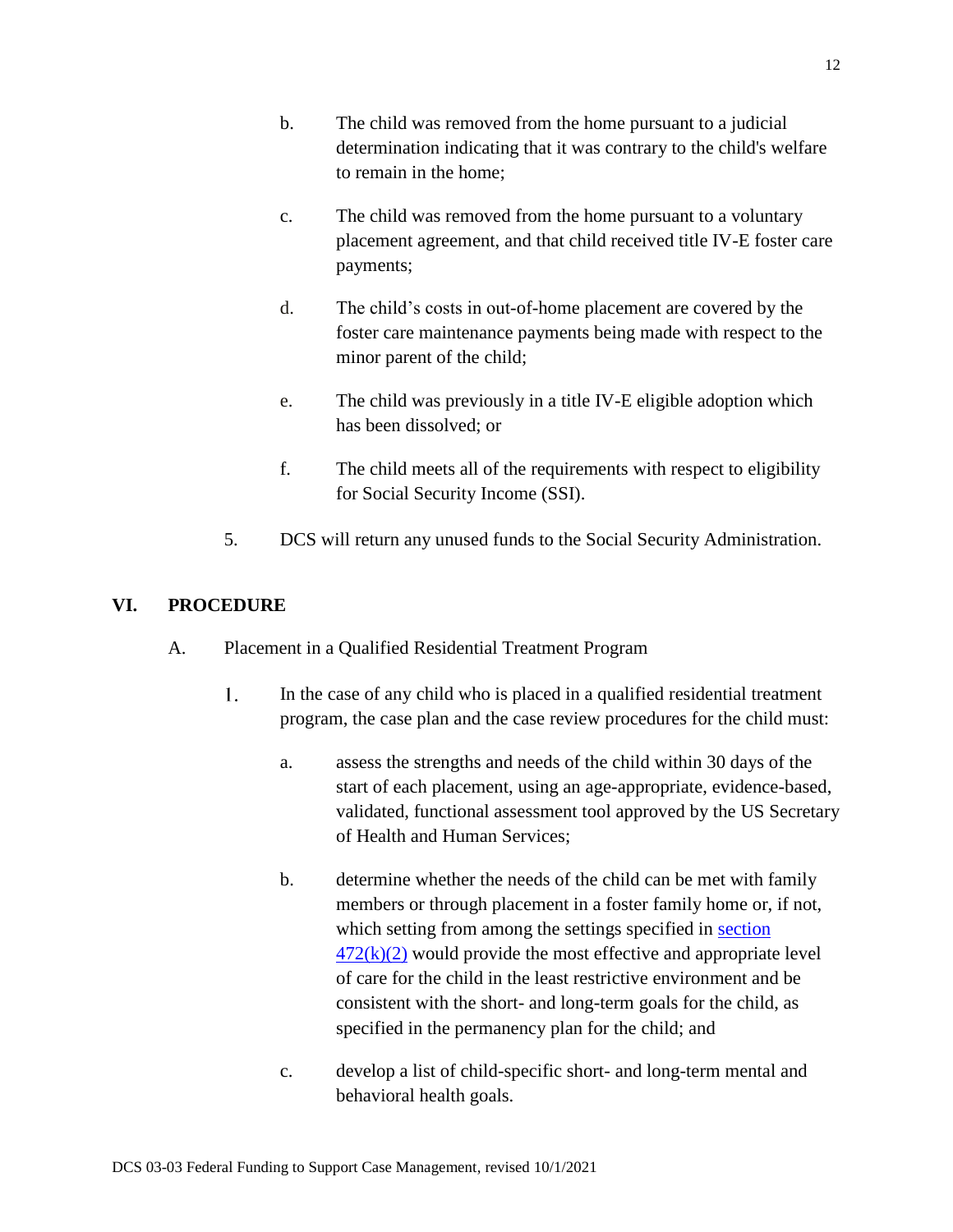- $2.$ The state agency shall assemble a family and permanency team for the child. The qualified individual conducting the assessment shall work in conjunction with the family of, and permanency team for, the child while conducting and making the assessment. The family and permanency team shall consist of all appropriate biological family members, relative, and fictive kin of the child, as well as, as appropriate, professionals who are a resource to the family of the child, such as teachers, medical or mental health providers who have treated the child, or clergy. In the case of a child who has attained age 14, the family and permanency team shall include the members of the permanency planning team for the child that are selected by the child.
	- a. The State agency shall document in the child's case plan:
		- i. the reasonable and good faith effort of the agency to identify and include all the individuals described above on the child's family and permanency team;
		- ii. all contact information for members of the family and permanency team, as well as contact information for other family members and fictive kin who are not part of the family and permanency team;
		- iii. evidence that meetings of the family and permanency team, including meetings relating to the assessment required, are held at a time and place convenient for family;
		- iv. if reunification is the goal, evidence demonstrating that the parent from whom the child was removed provided input on the members of the family and permanency team;
		- v. evidence that the assessment required  $475A(c)(A)$  of the Social Security Act is determined in conjunction with the family and permanency team; and
		- vi. the placement preferences of the family and permanency team relative to the assessment that recognizes children should be placed with their siblings unless there is a finding by the court that such placement is contrary to their best interest; and
		- vii. if the placement preferences of the family and permanency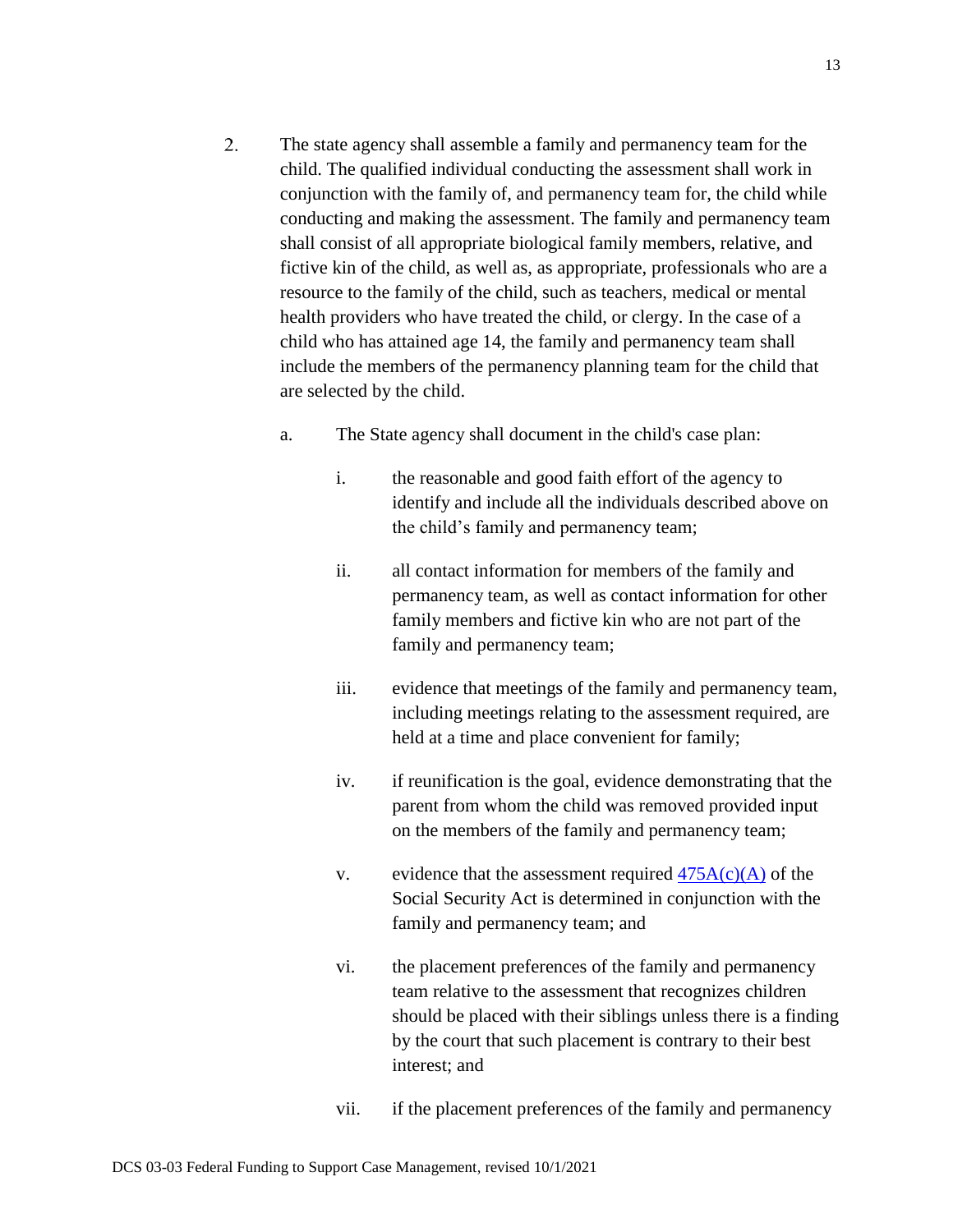team and child are not the placement setting recommended by the qualified individual conducting the assessment, the reasons why the preferences of the team and of the child were not recommended.

- b. If the qualified individual conducting the assessment determines that a child should not be placed in a foster family home, the qualified individual shall specify in writing the reasons why the needs of the child cannot be met by the family of the child or in a foster family home. A shortage or lack of foster family homes shall not be an acceptable reason for determining that the needs of the child cannot be met in a foster family home. The qualified individual also shall specify in writing why the recommended placement in a qualified residential treatment program is the setting that will provide the child with the most effective and appropriate level of care in the least restrictive environment and how that placement is consistent with the short- and long-term goals for the child, as specified in the permanency plan for the child.
- c. Within 60 days of the start of each placement in a qualified residential treatment program, a family or juvenile court or another court (including a tribal court) of competent jurisdiction, or an administrative body appointed or approved by the court, independently, shall:
	- i. consider the assessment, determination, and documentation made by the qualified individual conducting the assessment;
	- ii. determine whether the needs of the child can be met through placement in a foster family home;
	- iii. or, if not, whether placement of the child in a qualified residential treatment program provides the most effective and appropriate level of care for the child in the least restrictive environment and whether that placement is consistent with the short- and long-term goals for the child, as specified in the permanency plan for the child; and
	- iv. approve or disapprove the placement.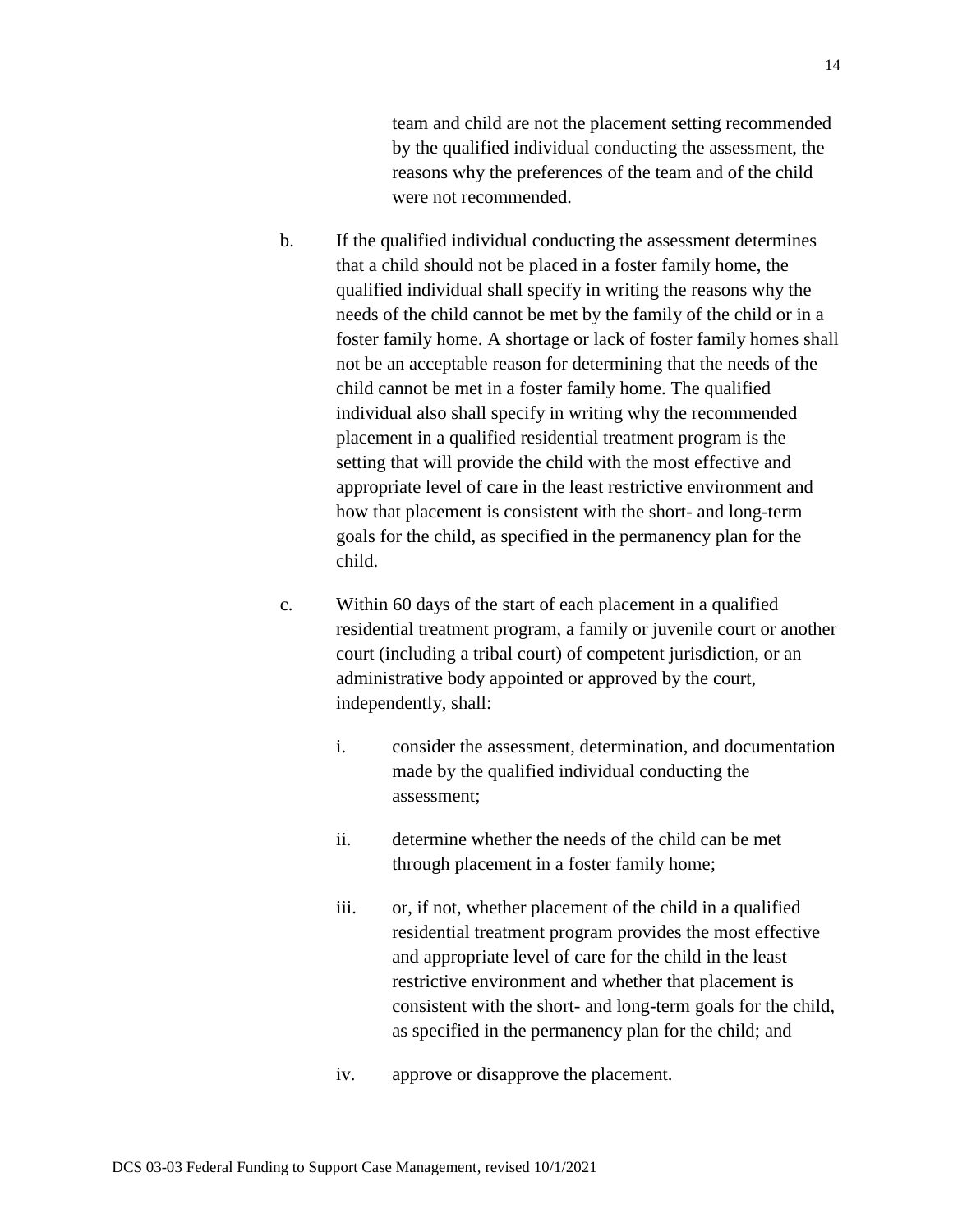- d. The case plan shall include:
	- i. documentation of any determination by a qualified individual that a child should not be placed in a foster family home;
	- ii. the reasons why the needs of the child cannot be met by the family of the child or in a foster family home; and
	- iii. documentation of the determination and approval or disapproval of the placement in a qualified residential treatment program by a court or administrative body.
- $3.$ If the Department determines a child is no longer eligible for Title IV-E funding and Title IV-E funds were claimed, the Department will reclassify the expenditure to a non-Title IV-E funding source for the period of ineligibility.
- $\overline{4}$ . The Department of Economic Security (DES) Division of Child Support Services shall pursue the collection of child support on behalf of Title IV-E eligible children when such a referral is viewed as an appropriate referral and will not pose a hindrance to a case plan goal of reunification.
- B. Supplemental Security Income and Retirement, Survivors and Disability Insurance
	- $1<sub>1</sub>$ For children who are in out-of-home care in a licensed placement, DCS will be named the payee for Social Security benefits. For children who are in out-of-home care with unlicensed caregivers, the caregiver will be named the payee. For children who are living at home, the custodial parent will be named the payee or as determined by the Social Security Administration.
	- $2.$ If the unlicensed out-of-home caregiver becomes licensed, DCS will be named the payee.
	- $3<sub>1</sub>$ The DCS SSA Benefits Unit shall maintain a copy of all forms submitted to the Social Security Administration in the child's record.
- C. Applying for Social Security Benefits
	- 1. To apply for Supplemental Security Income (SSI) benefits or Retirement,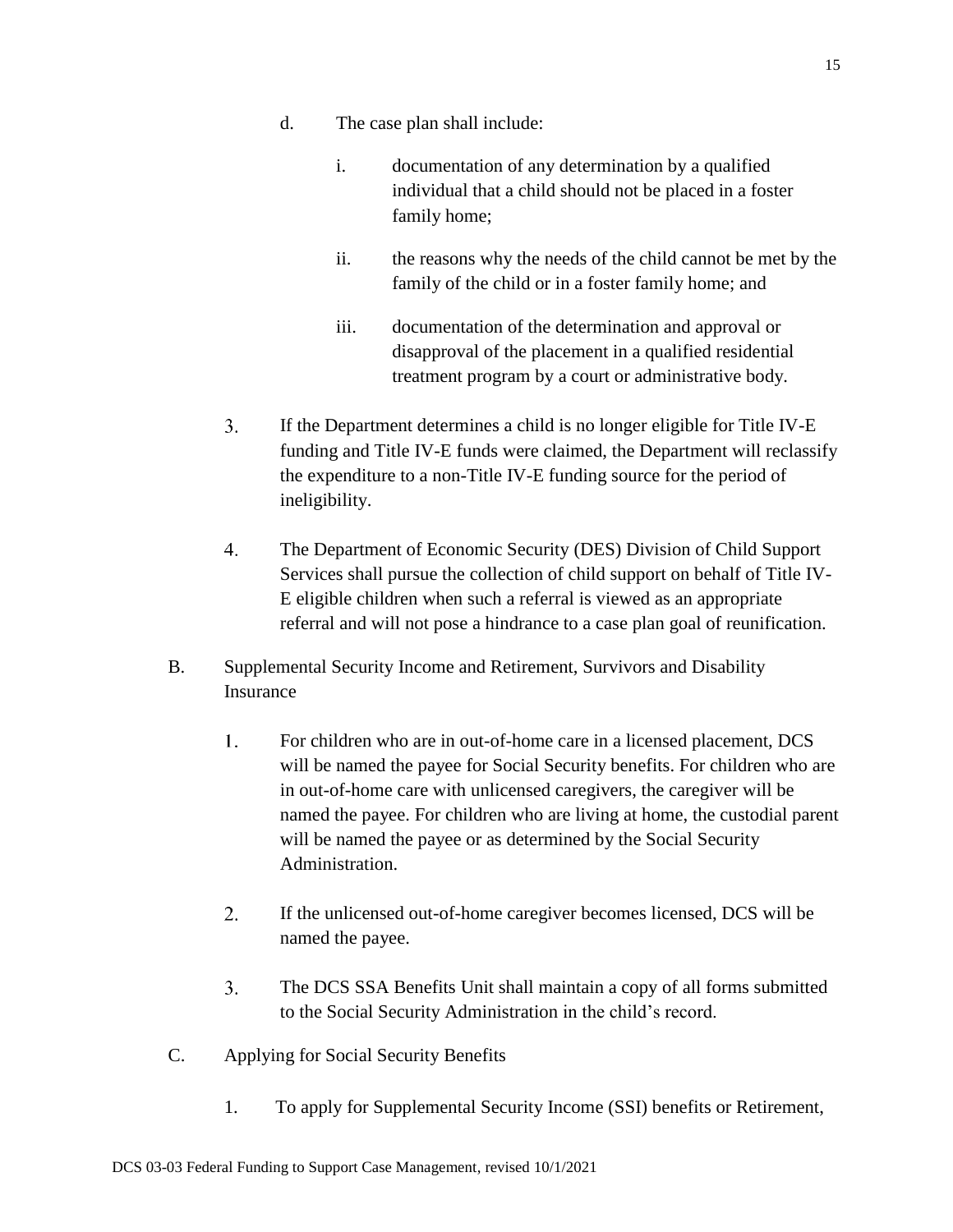Survivor, Disability Insurance (RSDI) benefits for children in a licensed, out-of-home placement, the DCS Specialist contacts the SSA Benefits Unit via email at [SSAbenefitsunit@azdcs.gov](mailto:SSAbenefitsunit@azdcs.gov) and provides the child's name, person identification number, and case identification number. A representative from the SSA Benefits Unit will contact the DCS Specialist if additional information is required. If requested, the DCS Specialist participates in an additional in-depth telephone interview. The DCS Specialist also completes and submits forms as required by the SSA Benefits Unit.

- 2. DCS will apply for a Change of Payee for existing benefits when a child is in out-of-home care, is expected to remain in care for at least 30 days, and the child is receiving social security benefits [SSI or RSDI]). To apply for these benefits, the DCS Specialist emails the SSA Benefits Unit at [SSAbenefitsunit@azdcs.gov](mailto:SSAbenefitsunit@azdcs.gov) and provides the child's name, person identification number, case identification number, and:
	- a. if the out-of-home care provider is licensed, the SSA Benefits Unit requests DCS be named as the payee;
	- b. if the out-of-home care provider is not licensed, the DCS Specialist directs the unlicensed foster caregiver (usually a relative) to their local Social Security office and explains that the Social Security office will conduct a face-to-face interview with them during which time they may request to be selected as the payee. The DCS Specialist provides the unlicensed foster caregiver with documentation of the child's out-of-home care status (e.g., court order, minute entry, or notice to provider for placement).
- D. Changes Required When DCS is the Payee
	- $1<sub>1</sub>$ When the child returns home, the SSA Benefits Unit notifies the Social Security Administration that the child has returned home within 30 days of the change of physical custody.
	- $2.$ If the young adult is participating in Extended Foster Care, the DCS Specialist shall advise the young adult of the ability to apply to become their own payee, and assist the young adult to contact the Social Security Administration at 1-800-772-1213 for an appointment, or accompany the young adult (if needed) to the local Social Security Office to arrange for continued benefits.